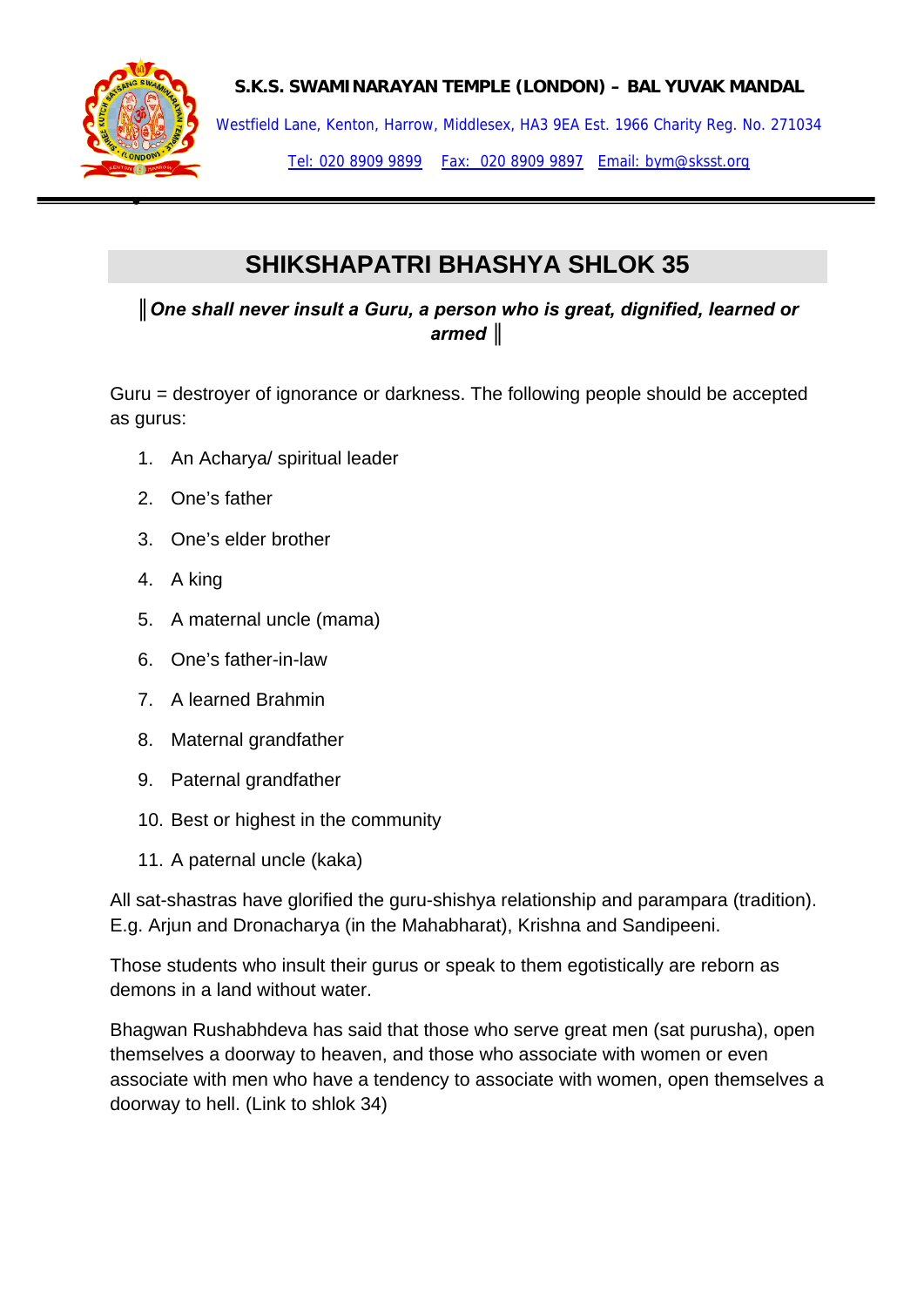

## **S.K.S. SWAMINARAYAN TEMPLE (LONDON) – BAL YUVAK MANDAL**

Westfield Lane, Kenton, Harrow, Middlesex, HA3 9EA Est. 1966 Charity Reg. No. 271034 Tel: 020 8909 9899 Fax: 020 8909 9897 Email: bym@sksst.org

The sat-purusha has a level mind, is devoid of anger and a friend to all. Therefore, such revered men (saints, kings, dignified persons, or scholars) should never be ridiculed, disrespected or insulted. Note that this includes elderly, educated sudra caste members. To do so, would be inviting destruction upon yourself as they lose everything. After death, these disrespectful and insolent people are repeatedly tortured.

Insults can be direct or indirect, intentional or unintentional. It is said that either way to do so is no different to killing that person. It is also an insult to call an elder by name; it is for this reason that traditionally wives do not utter the names of their husbands. It is confirmed in the Satsangi Jivan that to call a husband by his name, reduces his ayusha (lifetime).

A tapasvi, snake, warrior or pativrata (who is this?), Brahmins, cows, a king, the elderly, the tired, a groom and a person driving should be given the right of way.

Swami has said that those who disrespect others are not worthy of respect themselves, and has compared them to beasts.

By serving and respecting these great people such as the elderly, saints and Brahmins, we are serving the Lord Himself. Respect to others brings humility in one's self and brings such a mentality which is rare in people these days.

The concept of this shloka is not difficult, and refers to mere human courtesy. Hence the Shikshapatri is not only a guide to living a religious life, but also a virtuous life. It is this respect that we have which sets us as Indians and Hindus apart from other communities. It is also the virtue that the western world admires because it lacks this in their society.